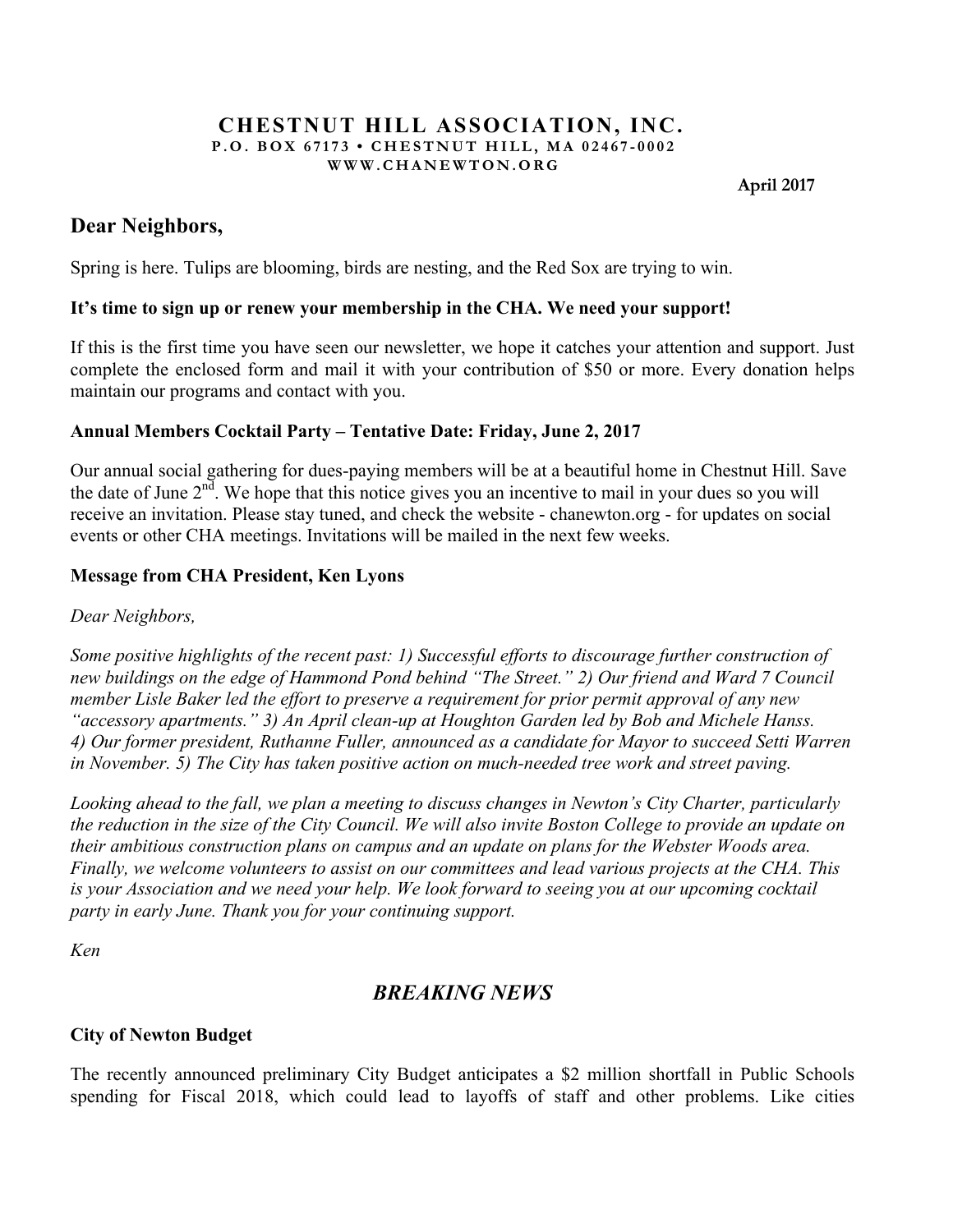everywhere, Newton must deal with rising costs for retiree healthcare, retirement benefits, and a continual capital projects construction backlog. The accumulated shortfall in deferred projects and/or unfunded liabilities is not widely discussed, despite honest efforts to manage the issues. There simply isn't enough revenue to cover the projected costs. Maybe we should invite City officials to explain.

## **Charter Commission proposals**

The most provocative issue in Newton's Charter Commission recommendations is a proposed reduction in the City Council from 24 members to 12. The expected benefits include a more efficient leadership with each member assuming a larger job with more influence in City-wide issues. The proposal would by definition reduce the influence and accessibility of current neighborhood representatives. Voters will decide in November, and we will find out if it works.

One viewpoint suggests that change is not good; things are working fine as they are. Pros and cons usually offset one another, but it's a healthy process, and a new format is worth exploring intelligently. We will hear many more opinions before the election.

### **Accessory Apartments**

There are many long-term homeowners in Newton who would like to downsize without leaving home. One new (legal) way to do this is to convert part of that home into a guest or rental apartment. The recent action by the City Council allows such conversions, provided that owners obtain a special permit for any detached structure to serve as an "accessory" living space. In any event, such homes may not have multiple owners and occupants are limited to three unrelated individuals in any unit. Furthermore, any new unit must be part of the owner's primary residence

Mayor Warren and many others like the idea of providing additional housing in Newton, and this new regulation accomplishes that goal with less disruption to established neighborhoods and may reduce the need for as many multi-unit projects in the future. It's not clear if there will be amnesty for current illegal apartment landlords who now might want to come clean and register their units

## *In Other News*

### **Historic Newton Annual House Tour**

This year's House Tour will take place in several different locations on Sunday, May 21st, from noon to 5 pm. Ticket information available at historicnewton.org or call 617-796-1450. Advance tickets are \$5 less than day-of-tour. Historic Newton members get a further break.

### **Newton Public Schools Projects**

Three recent public school construction projects are finished or underway. Angier School in Waban is open after being completely rebuilt in a much larger footprint. Zervas elementary school, also on Beacon Street, is nearing completion with a September opening planned. Final plans for the total overhaul/renovation of Cabot School are moving ahead after multiple changes and extensive redesign.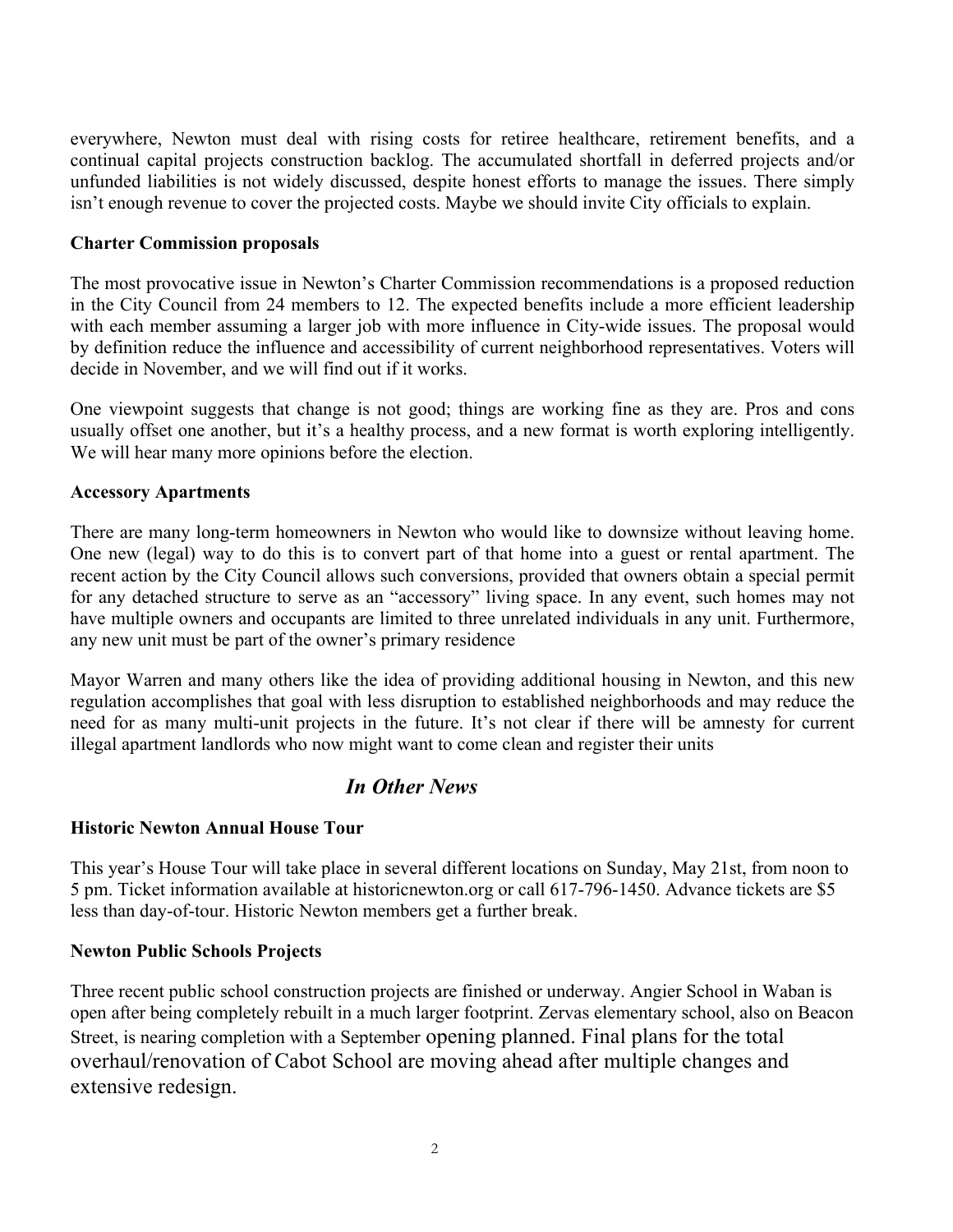## **Local Real Estate Update**

Recent mailings report prices for single-family homes and condos continue strong in Newton, Brookline, and Wellesley. Transactions are at or near listing price with fewer days between listing and sale. Average price for single-family homes in Newton has been about \$1.2 million and \$1.9 million in Brookline. Interest rates are low but may rise soon.

## **Waban Hill Reservoir Progress**

Plans underway for the Waban Hill Reservoir (by Ward Street and Manet Road) will lead to further improvements for the five-acre site. The Friends of Waban Hill Reservoir welcome inquiries and support. If you want to volunteer or donate (or both) please log on to wabanhillreservoirpark.org. Susan Servais, president, or Gail Silberstein, treasurer, would be happy to hear from you. The entire area has been cleaned up, with lots of help from the Friends of Waban Hill and the Newton Parks & Recreation Department, which is the guardian of this special addition to Newton's open spaces.

## **Needham Street**

Traffic is never nice on Needham Street, and the current mammoth construction projects suggest that relief is a long way off. It's strange that new retail space is coming online just when the word is out that "bricks and mortar" shopping is sluggish at best, especially at the big malls. We don't have much information about the future tenants, but it might be a long time before there are no vacancies. We'll try to provide an update when we can.

### **Off-leash Dog Parks are open and happy in Newton**

Dogs in Newton have special advantages, because there are seven active Off-Leash Dog Parks in the City: Old Cold Spring (off Beacon Street); Newton Centre Playground (off Centre or Homer Street); Cabot Park (off Newtonville Ave or Eastside Parkway); Claflin Playground (off Lowell Ave.); McGrath Park (off Washington St. West Newton); Hunnewell Park (enter from New Balance Parking lot); and Braceland Playground (off Chestnut Street in Newton Highlands).

Please review the hours and further information for each park on the website: Newtonma.gov/gov/parks/city/offleash/

Bring your dog out to play! You will have fun too.

## **Membership Growth is our Goal**

For many years we have had a steady family of members whose support has enabled us to stay in touch, sponsor social events, and hold useful and informative meetings on topics and issues of current importance. Please send your ideas along to Ken Lyons with suggested meeting topics and ideas for useful discussion. As our senior citizens move south or migrate to other parts of Greater Boston, we need to identify new neighbors who might enjoy being part of the CHA. This issue of the newsletter is being sent to a number of nearby neighbors who have not been on our mailing list. If you are one of those, please accept our thanks for reading this far! We hope to see you soon.